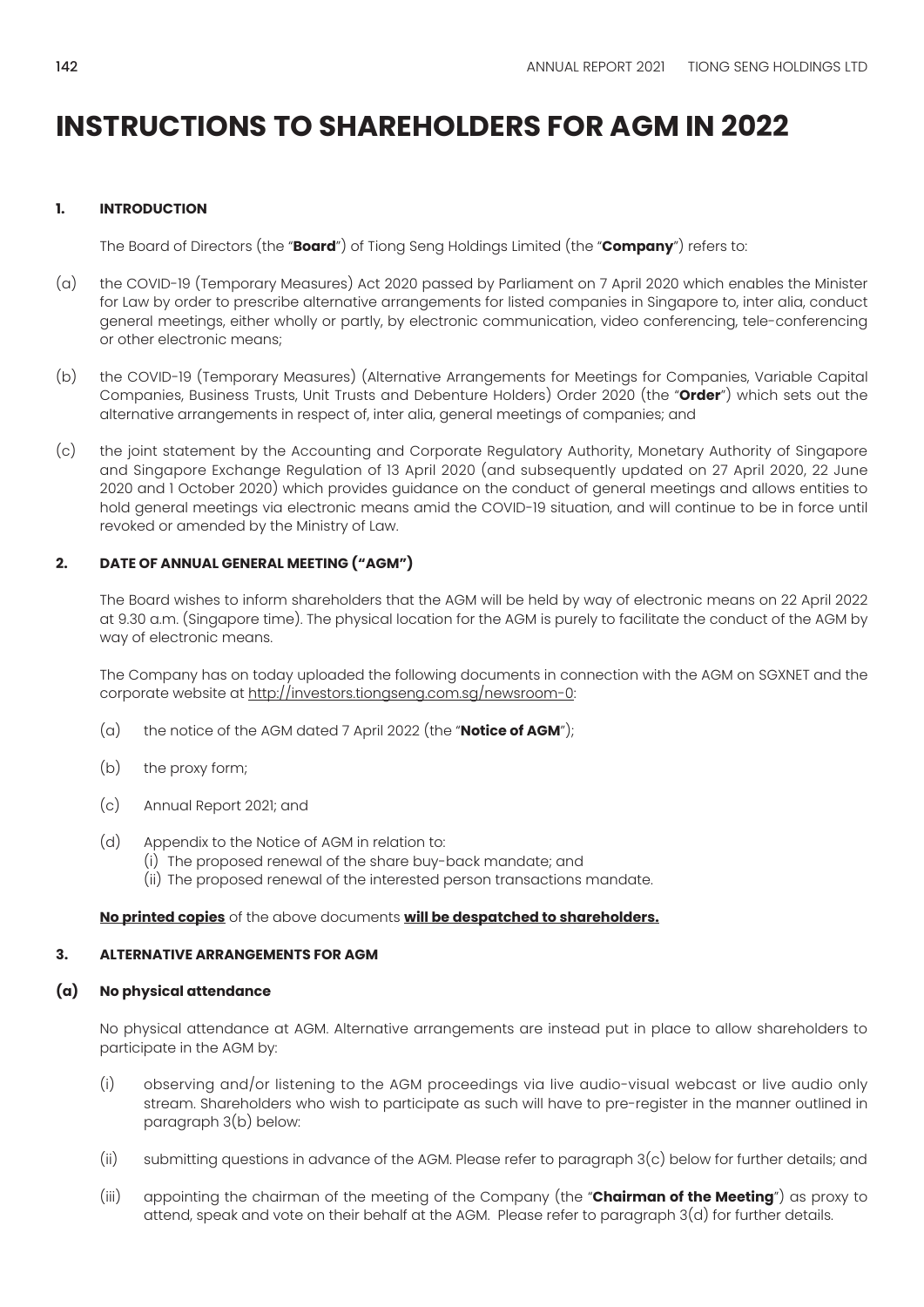### **(b) "Live" audio-visual webcast and "live" audio-only stream**

The AGM proceedings will be conducted via electronic means. Shareholders will be able to (i) observe these proceedings through a "live" audio-visual webcast via their mobile phones, tablets or computers, or (ii) listen to these proceedings through a "live" audio-only stream via telephone. In order to do the above, shareholders will have to follow these steps:

(i) Shareholders who wish to observe or listen to the "live" audio-visual webcast or "live" audio-only stream must pre-register via the following link: https://rebrand.ly/Tiong-Seng-Holdings-Limited-AGM-2022 ("**Preregistration Website**"), no later than 9.30 a.m. on 19 April 2022 ('the **Registration Deadline**")

Authenticated shareholders will receive an email containing a unique link to access the live audio-visual webcast via zoom application or their web browser. In the unlikely event that the link provided does not work, shareholders can access the live audio-visual webcast by way of entering the webinar ID and password in the Zoom platform. The webinar ID and password will be provided within the same email.

As an alternate option, shareholders are also given a telephone number with webinar ID and password to access the live audio-only stream of the AGM proceedings.

(ii) Shareholders who have pre-registered by the Registration Deadline but do not receive the aforementioned email by 9.30 a.m. on 21 April 2022 should contact Easy Video via email at shaun@easyvideo.sg.

Shareholders MUST NOT forward the unique link to other persons who are not Shareholders and who are not entitled to attend the AGM.

### **(C) Submission of questions**

Shareholders may also submit questions related to the resolutions to be tabled for approval at the AGM.

All questions must be submitted no later than 5.30 p.m. on 14 April 2022 (the "**Submission Deadline**") either via the pre-registration website at https://rebrand.ly/Tiong-Seng-Holdings-Limited-AGM-2022; electronically to agm@tiongseng.com.sg; or by mail to 21 Fan Yoong Road, Singapore 629796.

The Company will address substantial and relevant questions relating to the resolutions to be tabled for approval or inform shareholders that no questions were received by way of an announcement released via SGXNET and the Company website at http://investors.tiongseng.com.sg/newsroom-0 by 18 April 2022 ("Responses to Q&A").

The Company endeavours to address (i) subsequent clarifications sought (ii) follow-up questions or (iii) subsequent substantial and relevant questions which are received after its Responses to Q&A prior or at the AGM.

Please note that shareholders will not be able to ask questions at the AGM and accordingly, it is important for shareholders to submit their questions by the Submission Deadline.

The Company will publish the minutes of the AGM on SGX website within one month after the date of the AGM and the minutes will include the responses to the substantial and relevant questions which are addressed during the AGM, if any.

### **(d) Voting by proxy**

Shareholders will not be able to vote online at the AGM. Instead, if shareholders (whether individuals or corporates) wish to exercise their votes, they must submit a proxy form to appoint the chairman of the AGM (the "**AGM Chairman**") to vote on their behalf.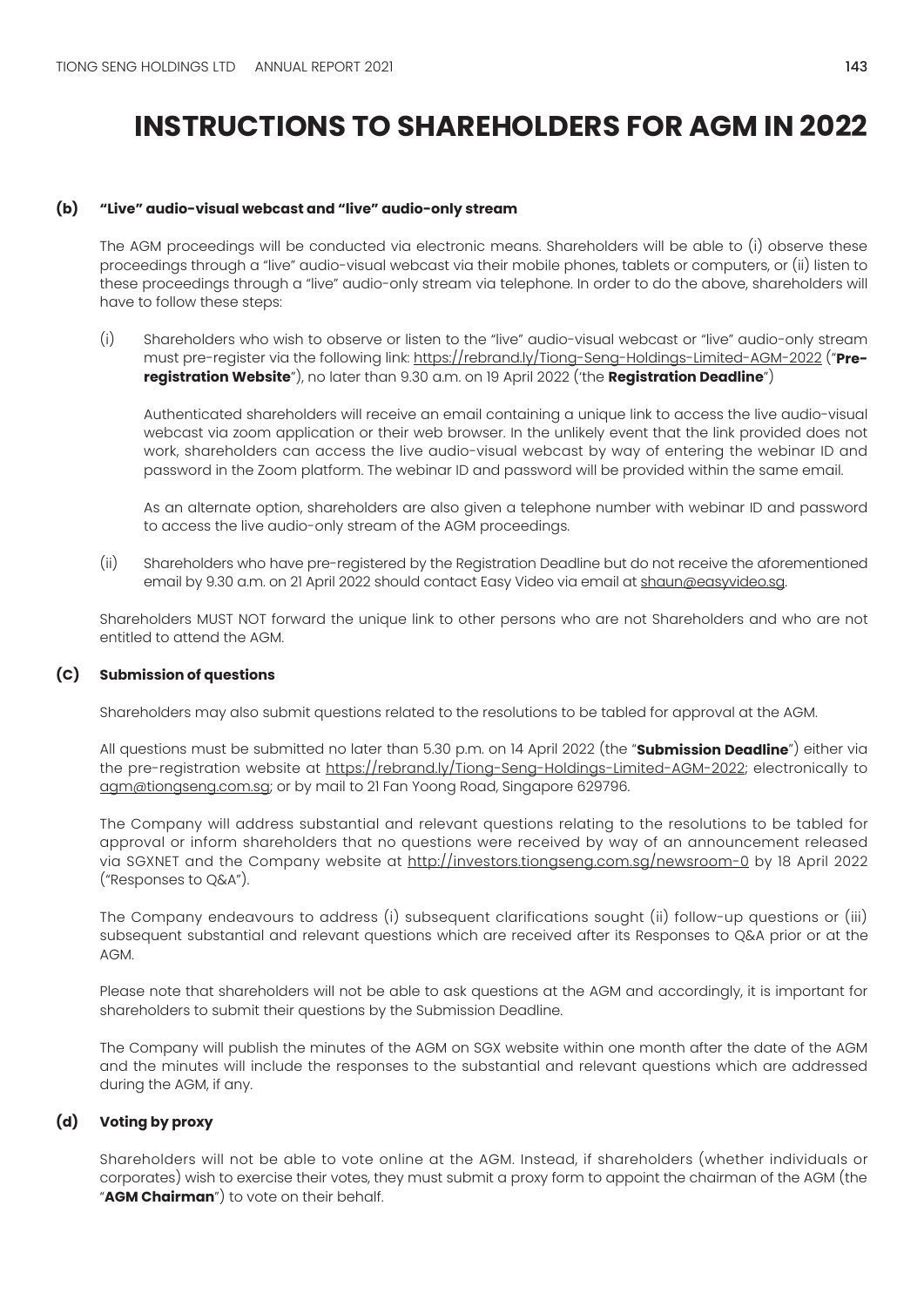Shareholders (whether individuals or corporates) appointing the AGM Chairman as proxy must give specific instructions as to his/her/its manner of voting, or abstentions from voting, in the proxy form, failing which the appointment and votes will be treated as invalid.

The proxy form must be submitted to the Company no later than 9.30 a.m. on 20 April 2022 through any one of the following means:

- (i) by depositing a physical copy at the registered office of the Company's address, at 21 Fan Yoong Road, Singapore 629796; or
- (ii) by sending a copy by email to agm@tiongseng.com.sg.

**In view of the current COVID-19 situation and the related safe distancing measures which may make it difficult for members to submit completed proxy forms by post, members are strongly encouraged to submit completed proxy forms electronically via email.** 

Shareholders who hold their shares through relevant intermediaries' (including CPFIS Members or SRS investors) and who wish to exercise their votes by appointing the AGM Chairman as proxy should approach their respective relevant intermediaries (including their respective CPF Agent Banks or SRS Approved Banks) to submit their voting instructions at least seven (7) working days prior to the date of the AGM.

In summary, the key dates/deadlines which shareholders should take notes of are set out in the table below:

| <b>Key Dates</b>                         | <b>Actions</b>                                                                                                                                                                                                                                                                                                                                                                 |
|------------------------------------------|--------------------------------------------------------------------------------------------------------------------------------------------------------------------------------------------------------------------------------------------------------------------------------------------------------------------------------------------------------------------------------|
| From 7 April 2022 (Thursday)             | Shareholders may begin to:<br>i) pre-register and submit their questions (if any) at https://rebrand.ly/Tiong-Seng-<br>Holdings-Limited-AGM-2022 for the live audio-visual webcast or live audio-only<br>stream of the AGM proceedings; and<br>ii) submit their proxy form either electronically to agm@tiongseng.com.sg or by<br>mail to 21 Fan Yoong Road, Singapore 629796. |
| 5.00 p.m. on II April 2022<br>(Monday)   | Deadline for CPF and SRS investors who wish to appoint the Chairman of the AGM<br>as proxy to approach their respective CPF Agent Banks or SRS Operators to submit<br>their votes.                                                                                                                                                                                             |
| 5.30 p.m. on 14 April 2022<br>(Thursday) | Deadline for shareholders to submit their questions in advance.                                                                                                                                                                                                                                                                                                                |
| 9.30 a.m. on 19 April 2022<br>(Tuesday)  | Deadline for shareholders to pre-register for the live audio-visual webcast or live<br>audio-only stream of the AGM proceedings                                                                                                                                                                                                                                                |
| 9.30 a.m. 20 April 2022<br>(Wednesday)   | Deadline for shareholders to submit proxy forms.                                                                                                                                                                                                                                                                                                                               |